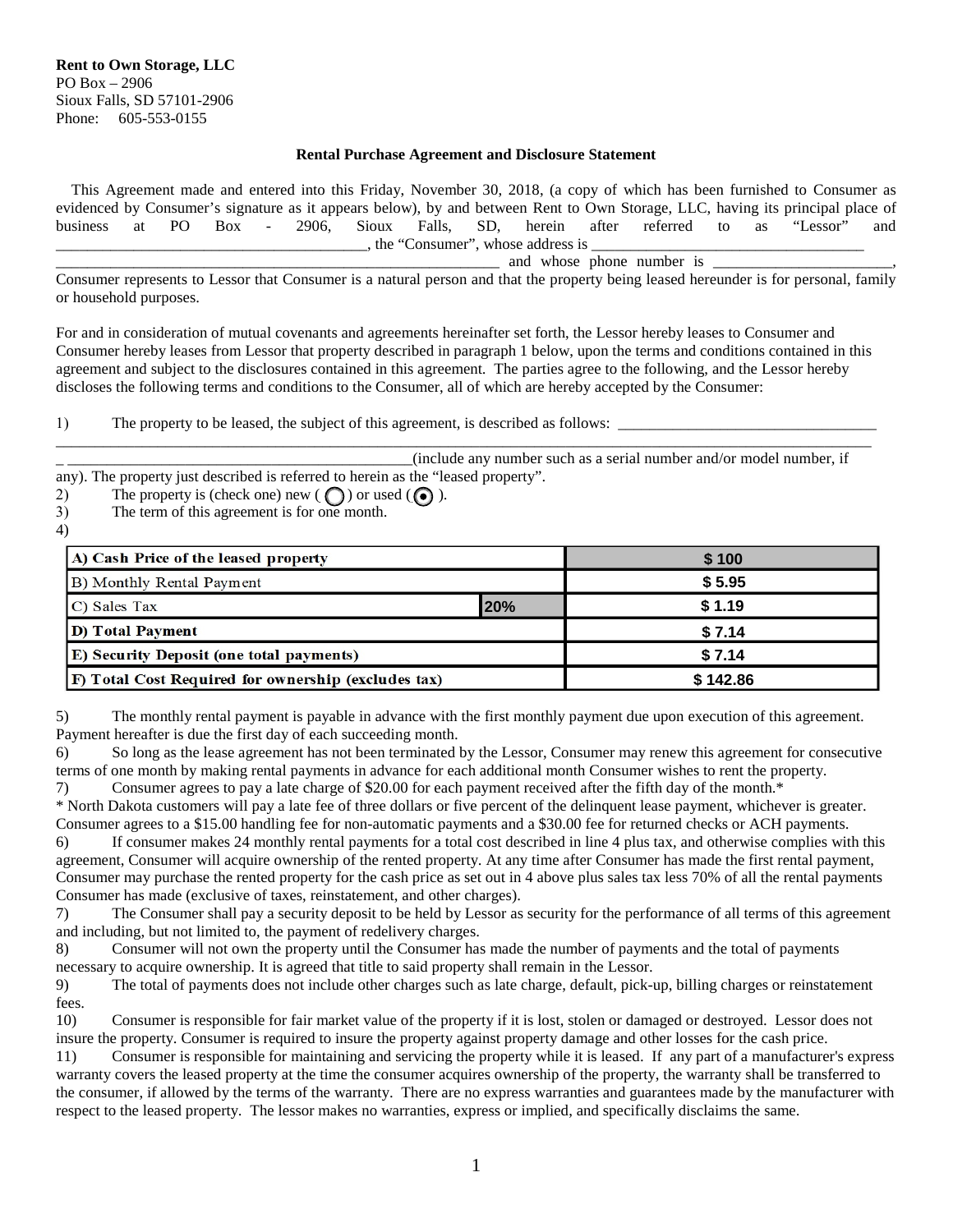12) Consumer shall not permit the leased property to be altered for the construction of shelves, addition equipment and accessories or the placing of signs thereon and shall not permit the leased property to be tied to or otherwise affixed to any real estate in such manner that the same cannot be removed without damage to the leased property.

13) Consumer may terminate this agreement without penalty by voluntarily surrendering the rented property upon expiration of any lease term. In that event, Consumer agrees to return the rented property to Lessor in the same condition it was on this date, normal wear and tear excepted.

14) In the event of termination by Consumer, Consumer will still owe Lessor any past-due rental payments. If Consumer fails to make a timely rental payment, which otherwise would effectuate a termination of this agreement, Consumer shall have the right to reinstate the agreement without losing any rights or options by payment of all past due rental charges, the reasonable cost of pickup, redelivery, any refurbishing and any applicable late fee within five (5) days of renewal date.

15) If Consumer, at the request of Lessor or its agent, has returned or voluntarily surrendered the rented property to Lessor, the Consumer shall have the right to reinstate the agreement for a period of thirty (30) days after the date of the return of the property. In the event the Consumer has paid not less than 70% of the amount called for under this contract to obtain ownership, the reinstatement period shall be extended to a term of ninety (90) days after the date of the return of the property.

16) The rented property shall be kept at Consumer's address shown above. It may not be moved from this address without

Lessor's written consent.<br>17) If requested by c If requested by consumer, a written receipt must be provided at the lessor's place of business, for each payment made by cash or money order.

18) Consumer may not assign any of Consumer's rights under this contract to any third party without written consent of the Lessor.

19) Lessor shall have the right to examine and inspect the rented property at all reasonable times.

20) Notwithstanding anything contained in this agreement to the contrary, the Lessor shall not be liable to the Consumer or any other person, party or entity by reason of the loss of, damage to or destruction of any contents contained form time to time in the leased property. In the event of loss, damage or destruction of the property kept in the leased premises is due to the negligence of the Lessor, its agent, servants or employees, or otherwise, the liability of the Lessor shall not exceed the value of the portable warehouse in question. Consumer will hold harmless the Lessor, their agents and employees from any claim or any person including attorney fees, as a result of any claim by any person growing out of the installation, maintenance and used of said portable warehouse and equipment. In this regard, the Consumer warrants and guarantees to the Lessor that no property in excess of said limit of liability shall be placed in or stored in the leased property other than the sole peril of the Consumer.

21) Notice is hereby given to any holder of this instrument of any interest therein that to the extent of this instrument may be deemed to be a consumer credit contract, the rights of such holder, if any are subject to all claims and defenses which the Consumer (debtor) could assert against the seller of goods and services obtained pursuant thereto, but with recovery by the Consumer (debtor) being limited to the amount paid by Consumer (debtor) hereunder.

22) Consumer agrees to promptly remove all of Consumer's personal belongings and property at the termination of this agreement, whether such termination is caused by Consumer's default, or by lapse of time and Lessor may elect that any personal property not removed at such termination by Consumer is deemed abandoned by Consumer and same shall become the property of the Lessor without payment or offset therefore, If Lessor shall not so elect, the Lessor, may remove such property from the leased premises and store at Consumer's risk and expense.

23) In the event the Lessor shall incur costs and expenses enforcing the terms of this agreement because of the breach thereof by the Consumer or by the agents, servants, or employees of the Consumer, the Lessor shall recover from and the Consumer shall pay to Lessor, all of the Lessor's cost and expenses by reason thereof, including, but not limited to Lessor's reasonable attorney's fees and expenses. In the event Consumer pays the amount in arrears after Lessor has made the trip to repossess same, then consumer shall pay Lessor in addition to the payments in arrears the sum of \$200.00 as reimbursement for expenses.

24) The parties agree that the Consumer has examined the leased property, knows the condition thereof, and has agreed to lease same in an "as is" condition and that the Lessor has made no representations, warranties, or promises of any kind or nature, either expressly or implied, as to the condition, quality, suitability, or fitness or purpose of the lease property.

25) This agreement sets forth the parties' entire agreement and may not be changed except in paper writing signed by both parties.

26) By executing this agreement, Consumer agrees that a) Consumer has read and understands this agreement; b) Consumer has been given a signed and legible copy with all the blanks filled in; and c) Consumer has received the rented property in good condition. 27) In the event Consumer files bankruptcy and consumer includes this unit in bankruptcy, he or she will voluntarily surrender

unit back to  $lessor.$   $\equiv$  \_\_\_\_\_\_\_\_ (**Initial**)

28) If Consumer fails to make two (2) consecutive payments, Consumer voluntarily surrenders the leased property to the Lessor. In this event Consumer is subject to the preceding terms outlined in this agreement.

29) Consumer and Lessor agree that the Laws of South Dakota shall govern this agreement.

30) **Lessor is not responsible for any damage to you or your neighbor's property while delivering!**

31) I hereby authorize Lessor to withdraw the monthly payment from my bank checking or savings account.

32) I hereby authorize Lessor to withdraw my security payment from my account via ACH as soon as it allows.